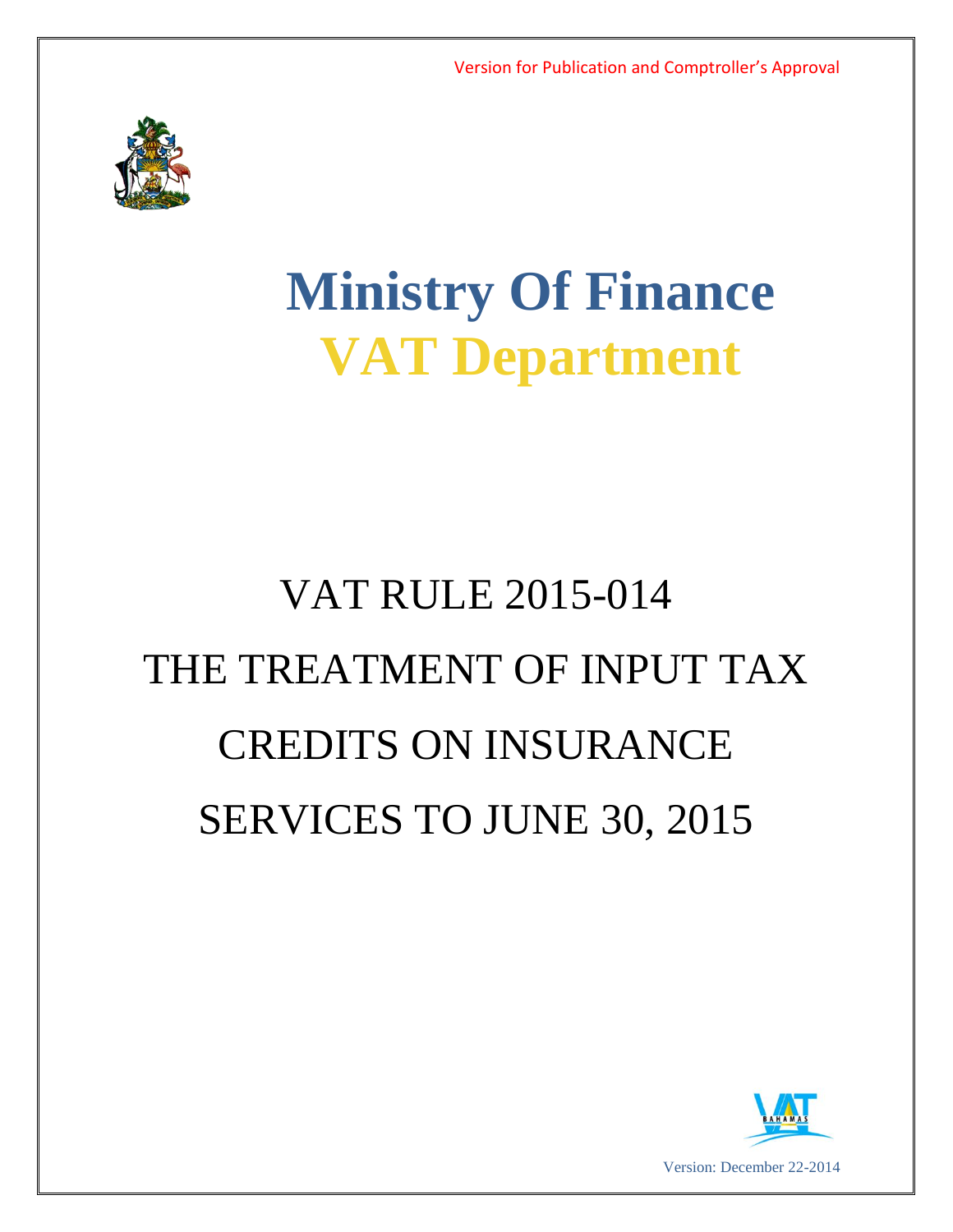### **VAT RULE 2015-014 THE TREATMENT OF INPUT TAX CREDITS ON INSURANCE SERVICES TO JUNE 30, 2015**

#### **A. Authority**

This Rule is made under section 17 of the Value Added Act, 2014.

#### **B. Legislation**

All legislative references are to the Value Added Tax Act, 2014 and/or the Value Added Tax Regulations 2014, unless otherwise stated.

#### **C. This Rule applies in respect of:**

- a) Section 50 of the Value Added Tax Act, 2014
- b) Regulation 51 4 (b) of the Value Added Tax Regulations 2014.

#### **D. Application of Rule**

This rule is for the purpose of providing clarification on whether input tax credits can be claimed by Insurance Companies during the period January 1 to June 30, 2015 when insurance services will be treated as an exempt supply.

#### **E. Comptroller's Rule**

- 1. During the period January 1 to June 30, 2015 credits may accumulate against claims settled on exempt policies that will become taxable on or after July  $1<sup>st</sup> 2015$ .
- 2. Claims will be deemed to include VAT, when settled against VAT receipts or invoices issued to or on behalf of policy holders by VAT registered services providers.
- 3. Insurers cannot claim these credits before July  $1<sup>st</sup>$ , 2015.
- 4. Credits must be claimed in instalment over a period of 12 months beginning with the first filing after July 2015 tax period for monthly returns.